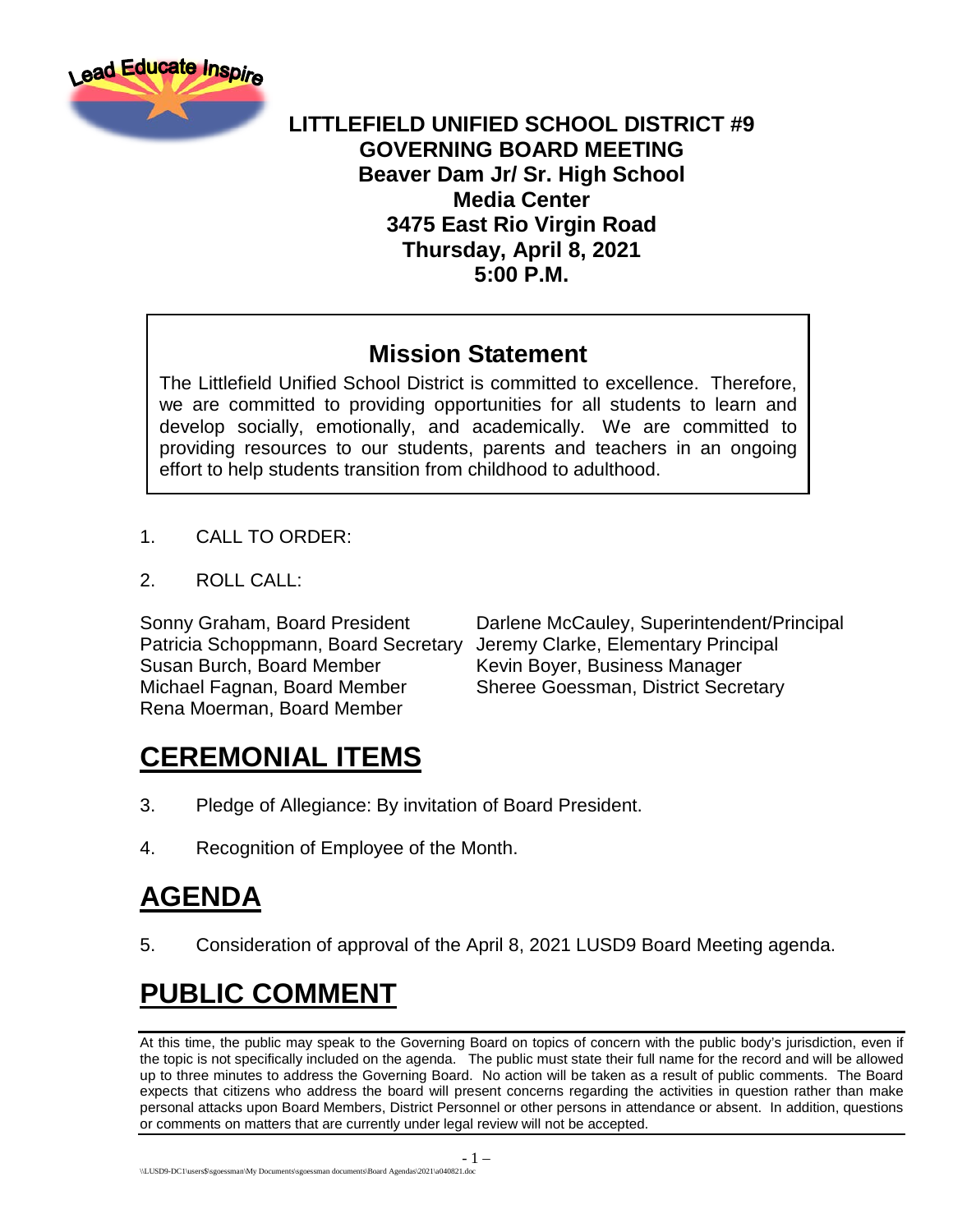

#### 6. Public Comment.

# **INFORMATION AND DISCUSSION:**

- 7. Mr. Boyer, Business Manager.
	- a. Budget Update.
	- b. Student Activity Balance.
	- c. Food Service Financial.
	- d. Maintenance Quarterly Report.
	- e. Student Membership Update 325.
	- f. Other
- 8. Jeremy Clarke, Elementary Principal
	- a. Upcoming Events:
		- i. April  $13 & 14 Testing$
		- ii. April 13, 2021 K9 dog @ 9:00 a.m.
		- iii. April 19-22 Testing
		- iv. April 26-29 Testing
		- v. April 30, 2021 No School
	- b. School Update.
	- c. Other
- 9. Mrs. McCauley, Superintendent/Principal
	- a. Upcoming Events:
		- i. April 7-8, 2021 AZ Sci Test
		- ii. April 13, 2021 AZM2 Writing Test
		- iii. April 17, 2021 ACT Testing (Seniors)
		- iv. April 20-21, 2021 AZM2 Math & ELA Test
		- v. April 30, 2021 Extracurricular Friday No School
	- b. School Update.
	- c. Transportation HB2159.
	- d. Governor Executive Order
		- i. Guidance from AZED
	- e. Other.
- 10. Board Reports.
	- a. Other

# **CONSENT AGENDA**

Approval of Routine Orders of Business. Documentation concerning the matters on the Consent Agenda may be reviewed at the Littlefield Unified School District Office, located at 3490 East Rio Virgin Road, Beaver Dam, Arizona. Any Board Member may request an item be pulled off the agenda for further discussion.

11. Consideration of approval of the March 11, 2021 Governing Board Meeting Minutes.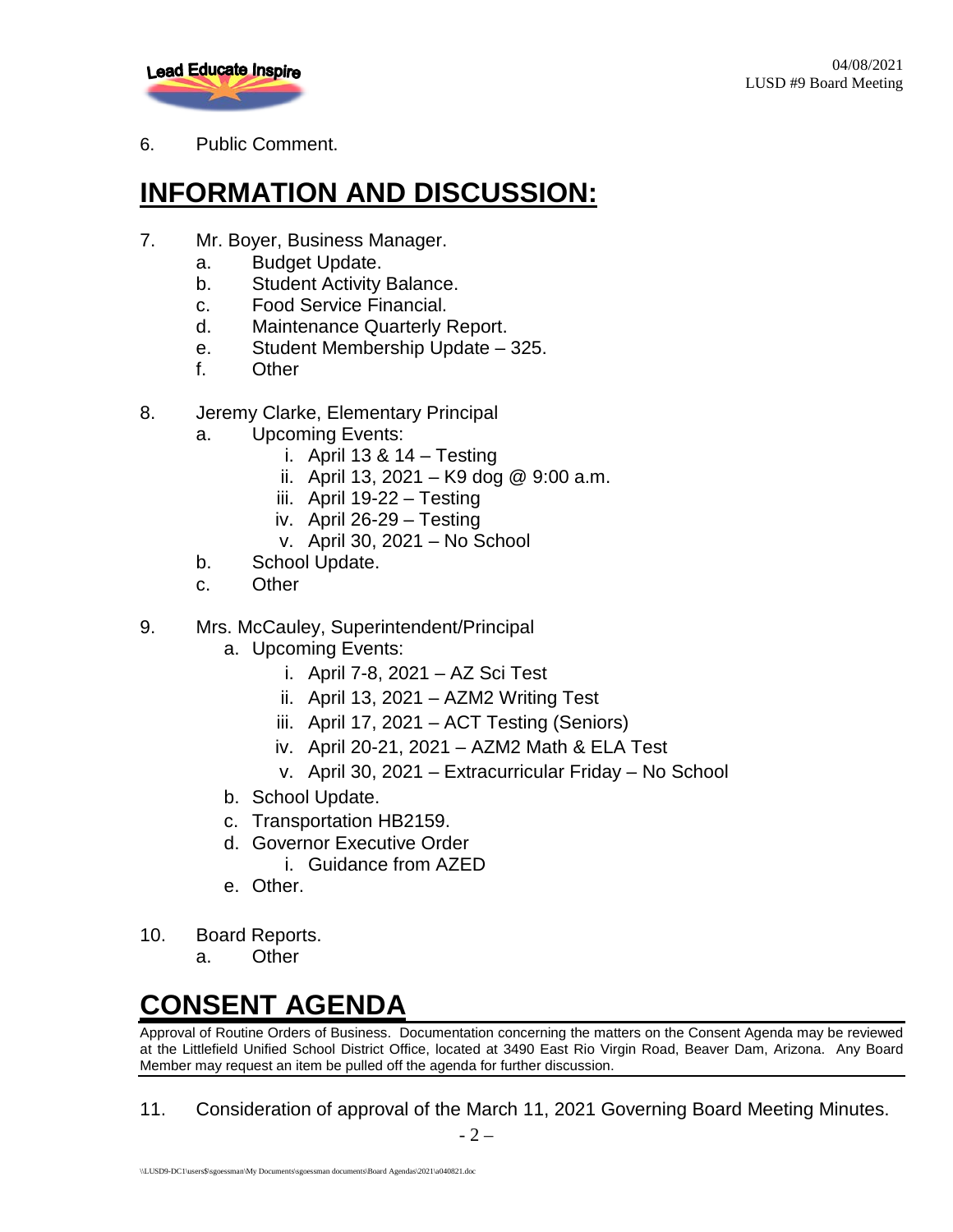

- 12. Consideration of approval of Vouchers and Stipends:
	- a. LUSD9 Payroll Vouchers: 20/2120 and 21/2021.
	- b. LUSD9 Vouchers: 1018 and 1019.
	- c. Stipends
		- i. Jeremy Clarke Professional Development \$200

(Members of the public may view the content of the vouchers 24 hours prior to the board meeting in the district office.)

13. Consideration of approval of FY 2020/2021 Certified and Classified Personnel, Substitute Personnel, and Coaches per the attached list, including the following:

| <b>Name</b>   | <b>Position</b>                 | <b>Effective</b><br><b>Date</b> |
|---------------|---------------------------------|---------------------------------|
| Michael Leach | <b>Assistant Baseball Coach</b> | 04/05/2021                      |

14. Consideration of approval of FY 2021/2022 Certified Personnel as per the attached list, including the following:

| <b>Name</b>           | <b>Position</b>                           | <b>Effective</b> |
|-----------------------|-------------------------------------------|------------------|
|                       |                                           | Date             |
| Allen, Mike           | <b>Elementary Teacher</b>                 | 08/05/2021       |
| Beig, Kimberly        | <b>SPED Director / Elementary Teacher</b> | 08/05/2021       |
| Cowley, Ryan          | Jr/Sr High School Teacher                 | 08/05/2021       |
| Edwards, Cheryl       | Jr/Sr High Teacher                        | 08/05/2021       |
| Feick, Steve          | Jr/Sr High School Teacher                 | 08/05/2021       |
| Francis, Bradley      | <b>Social Worker</b>                      | 08/05/2021       |
| Gonzales, Savanna     | <b>Elementary Teacher</b>                 | 08/05/2021       |
| Granecki, Penny       | <b>Elementary Teacher</b>                 | 08/05/2021       |
| Hatfield, Clark       | Jr/Sr High Teacher                        | 08/05/2021       |
| Knowlden, Jana        | <b>Elementary Teacher</b>                 | 08/05/2021       |
| Leany, Kevin          | Jr/Sr High Teacher                        | 08/05/2021       |
| Lindberg, Christy     | Jr/Sr High Teacher                        | 08/05/2021       |
| McMillan, Gareth      | <b>Elementary Teacher</b>                 | 08/05/2021       |
| Northington, Courtney | <b>Elementary Teacher</b>                 | 08/05/2021       |
| Pickett, Haley        | <b>Elementary Teacher</b>                 | 08/05/2021       |
| Snyder, Tonya         | Jr/Sr High Teacher                        | 08/05/2021       |
| Stanfield, Geneane    | <b>Elementary Teacher</b>                 | 08/05/2021       |
| Williams, Tanner      | <b>Elementary Teacher</b>                 | 08/05/2021       |
| Wolfe-Perez, Wende    | Counselor                                 | 08/05/2021       |
| Wright, Kimberly      | <b>Elementary Teacher</b>                 | 08/05/2021       |
| Wymer, Brandy         | <b>Elementary Teacher</b>                 | 08/05/2021       |
| Zarate, Isela         | <b>Elementary Teacher</b>                 | 08/05/2021       |
| Zielaskowski, Mike    | Jr/Sr High School                         | 08/05/2021       |
| Zuk, Kortney          | <b>Elementary Teacher</b>                 | 08/05/2021       |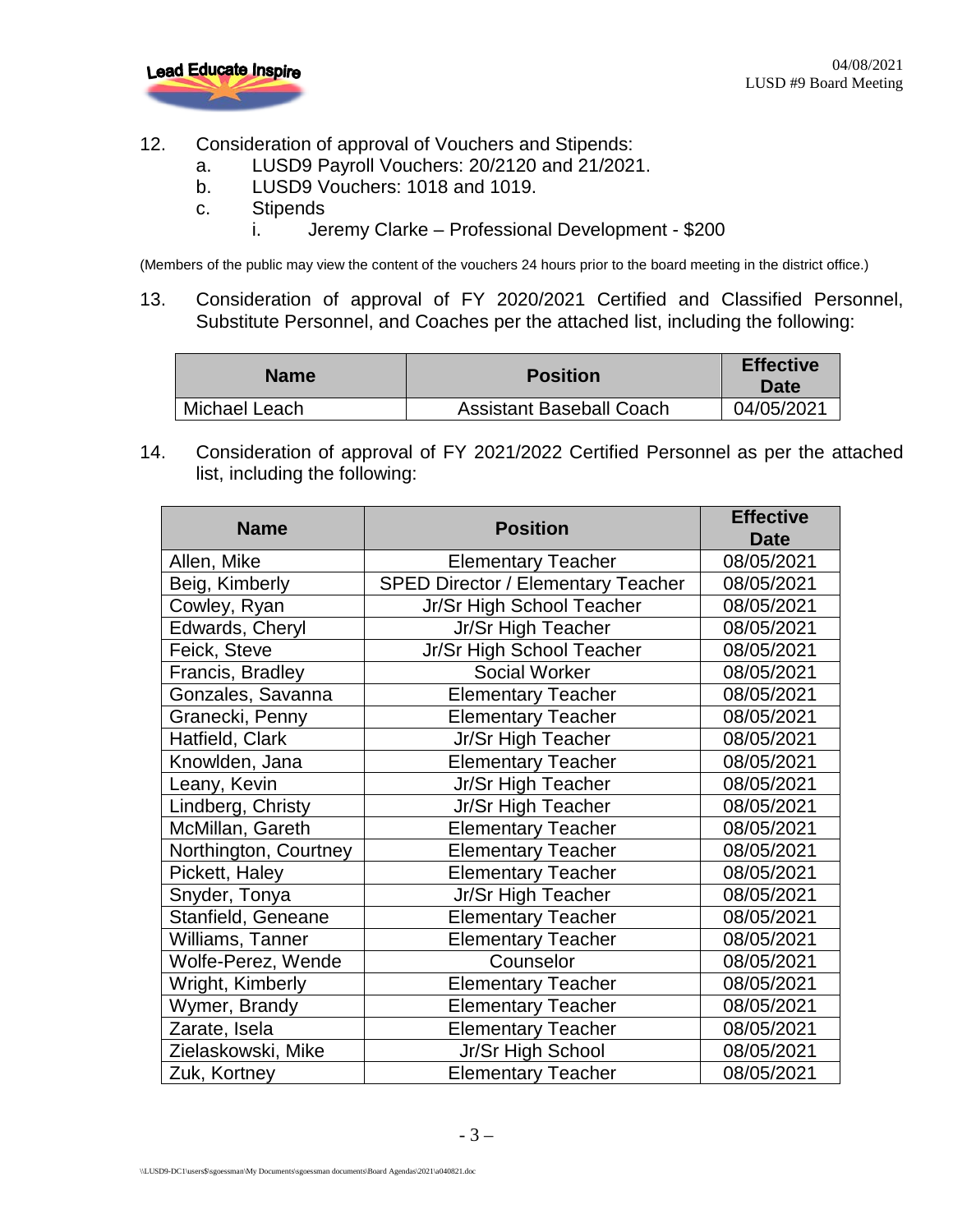15. Consideration of approval of FY 2021/2022 Classified Personnel as per the attached list, including the following:

| <b>Name</b>           | <b>Position</b>                  | <b>Effective</b> |
|-----------------------|----------------------------------|------------------|
|                       |                                  | <b>Date</b>      |
| Adamson, Lauri        | <b>School Aide</b>               | 08/05/2021       |
| Barber, Wendy         | <b>Bus Driver</b>                | 08/05/2021       |
| Carlin, Melody        | Custodian                        | 07/01/2021       |
| Christensen, Ryan     | Custodian/Maintenance            | 07/01/2021       |
| Fourman, Christine    | <b>School Aide</b>               | 08/05/2021       |
| Gasparro, Elaine      | <b>School Aide</b>               | 08/05/2021       |
| Goessman, Sheree      | <b>District Secretary/HR</b>     | 07/01/2021       |
| Gonzalez, Jaime       | Lead Maintenance Worker          | 07/01/2021       |
| Hernandez, Irania     | <b>School Aide</b>               | 08/05/2021       |
| Hoggard, Celia        | <b>School Aide</b>               | 08/05/2021       |
| Horton, Rosann        | <b>Bus Driver</b>                | 08/05/2021       |
| Lee, Fabian           | Custodian                        | 07/01/2021       |
| Martinez, Salud       | <b>Elementary Office Manager</b> | 07/12/2021       |
| Oster, Kortney        | <b>School Aide</b>               | 08/05/2021       |
| Peterson, Mervin      | <b>Bus Driver</b>                | 08/05/2021       |
| Powell, Cindy         | Custodian (Grant Funded)         | 08/05/2021       |
| Quezada, Alma         | <b>Food Service Worker</b>       | 08/05/2021       |
| Ramos-Mendoza, Nancy  | <b>School Aide</b>               | 08/05/2021       |
| Reyes-Vasquez, Isabel | <b>School Aide</b>               | 08/05/2021       |
| Ruth, Chandler        | <b>Accounting Specialist</b>     | 07/01/2021       |
| Sandoval, Maria       | Jr/Sr High Office Manager        | 07/12/2021       |
| Snell, Angie          | <b>Food Service Lead</b>         | 08/02/2021       |
| Tsinnijinnie, Beverly | <b>Bus Driver/Trainer</b>        | 08/05/2021       |
| Zaldana, Sonia        | Custodian                        | 07/01/2021       |

- 16. Consideration of approval of FY 2021/2022 Administrative & Director Personnel Contracts as per the attached list, including the following:
	- a. Darlene McCauley, Secondary Principal & Superintendent (Amendment).
	- b. Jeremy Clarke, Elementary Principal.
	- c. Kevin Boyer, Business Manager.
	- d. Rigo Cobian, Director of Facilities and Maintenance.
	- e. Consuelo Avila, Director of Food Services

# **ACTION ITEMS AND/OR DISCUSSION**

17. Discussion and possible action regarding the Governing Board Virtual Training with ASBA.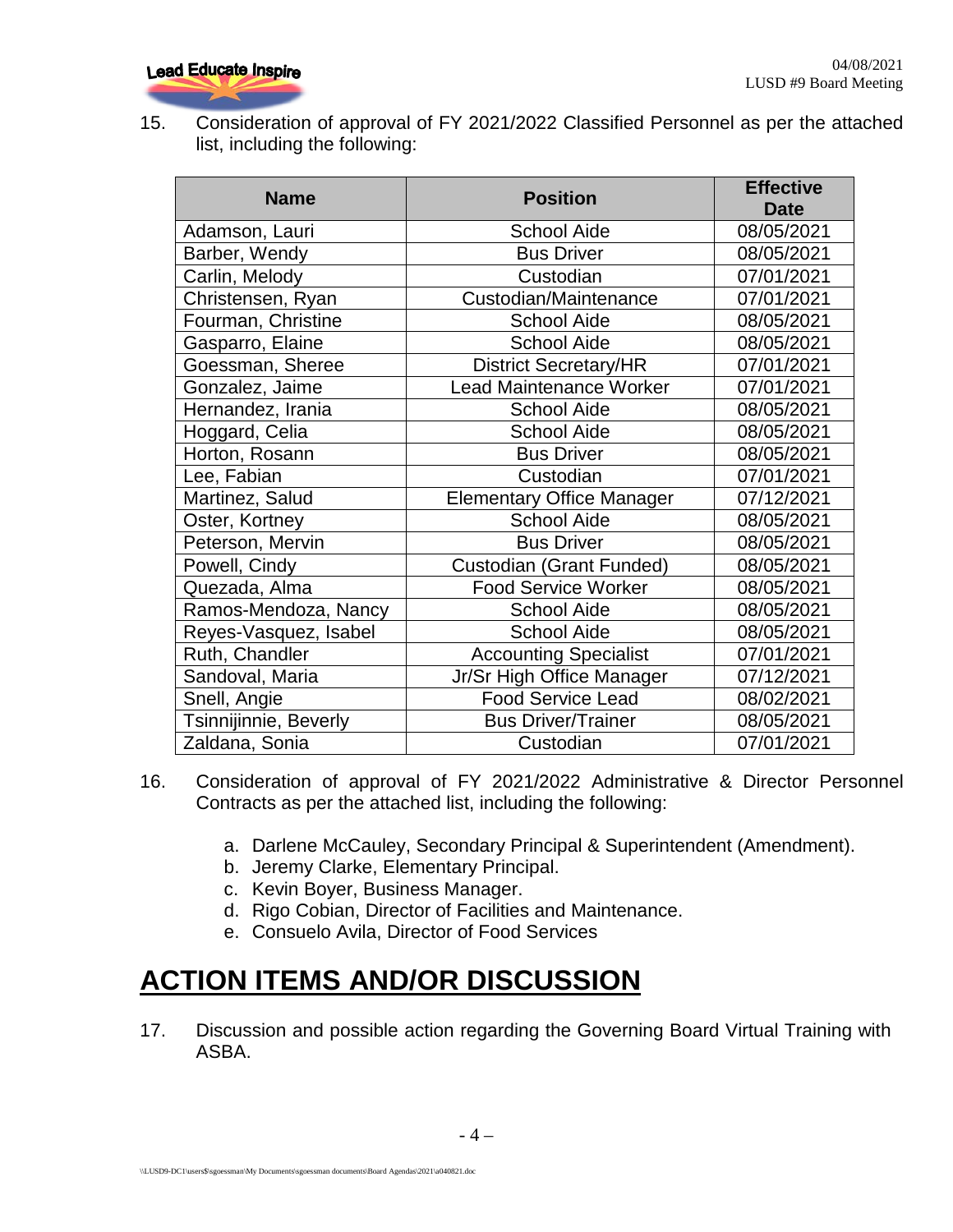- 18. Discussion and possible action of supporting Mrs. Schoppmann's efforts in making the Old Littlefield School a Historical Site.
- 19. Discussion and possible approval of the following FY 2021/2022 Health Insurance Items:
	- a. Discussion and action in adopting the new health insurance for 2021/2022 School Year.
	- b. Review and possible approval of an increase of \$50 to the District health insurance monthly contribution cap of \$450.
- 20. Consideration of approval Beaver Dam Jr/Sr High School Fees for 2021/2022 School Year and authorization to allow the School Principal to waive the fees as deemed fit.
	- a. Student Activity Fee \$25 during Early Registration and \$35 after Early Registration.
	- b. Pay to Play Fee of \$25.00.
	- c. PE Uniform Fee of \$15.00.
- 21. Consideration of approval of an increase to the Beaver Dam Elementary School Student Activity Fees from \$15 to \$20 and authorization to allow the School Principal to waive the fees as deemed fit.
- 22. Consideration of approval of a contract between Littlefield Unified School District and Root For Kids for FY 2021/2022.
- 23. Consideration of approval of renewal of lease agreement with Virgin River Domestic Waste Water Improvement District for FY 2021/2022.
- 24. Consideration of scheduling a budget work session for June 10, 2021, at 3:00 p.m.
- 25. Consideration of revisions to the 2021/2022 Master School Calendar.
- 26. May Agenda Items.

### **INFORMATION ITEMS**

- 27. News articles about the schools.
- 28. Upcoming Governing Board Conferences:
	- a. ASBA New Board Member Virtual Orientation Part II –June 10, 2021 @ 9:00 a.m.  $-4:00$  p.m.
	- b. NSBA 2021 Online Experience April 8-10, 2021
	- c. ASBA Summer Leadership Institute June 10-12, 2021 Virtual.